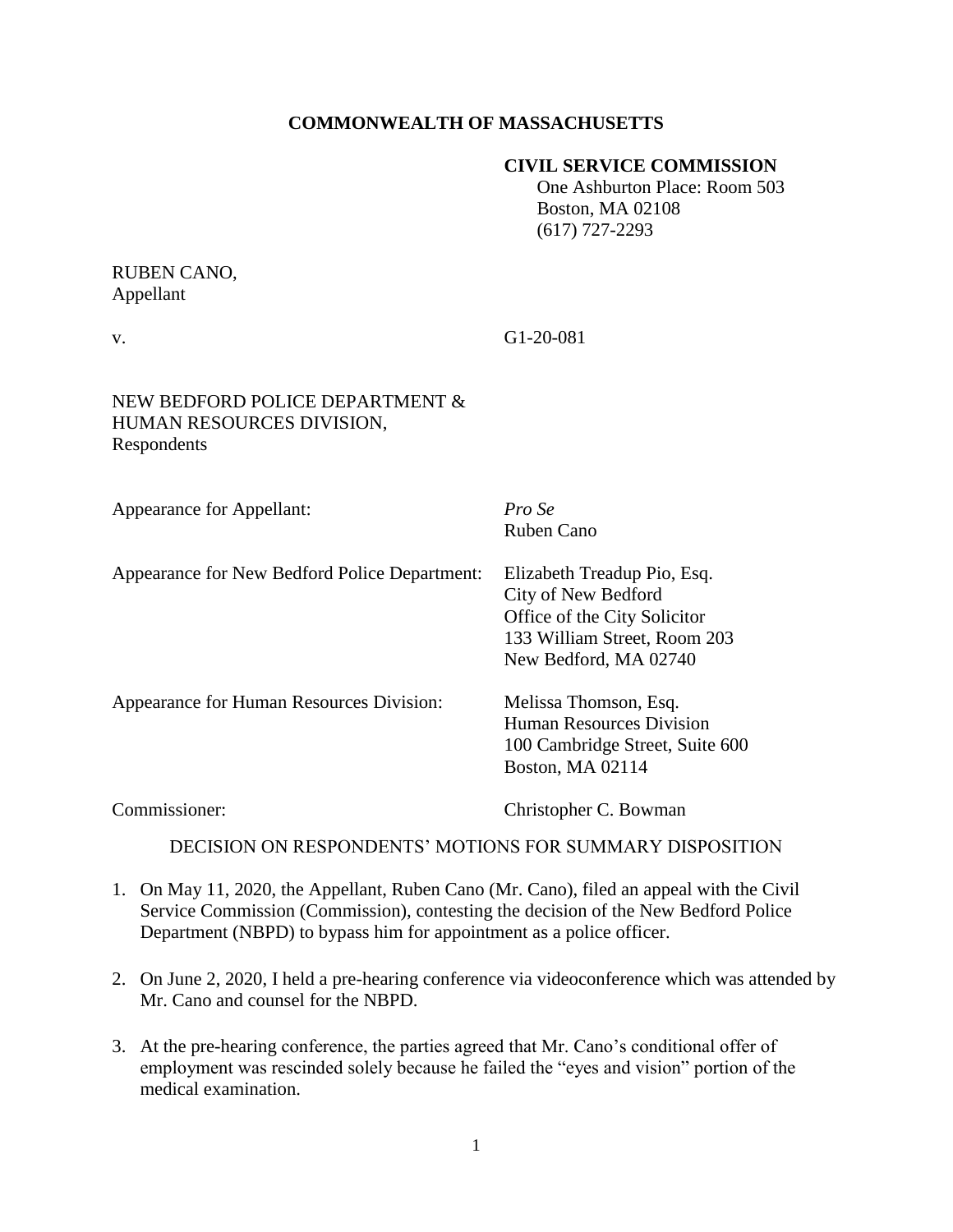- 4. Specifically, the medical guidelines of the state's Human Resources Division (HRD) state in part that a "Category A" medical condition shall include: " (iv) Demonstration of color vision deficit on testing by Ishihara or Richmond pseudo- isochromatic plates. (v) Candidates who demonstrate a color deficiency with Ishihara or Richmond testing may be re- tested with a Farnsworth D-15. Two or more major "cross-over" errors (defined as a sequence jump of 4 or more in the cap sequence created by the test subject) on the Farnsworth D-15 is a Category A condition."
- 5. At the pre-hearing conference, the parties agreed that Mr. Cano was sent to an NBPDcontracted optometrist and "failed" the Ishihara test. He was then given an opportunity to have a re-test with his own optometrist which he did.
- 6. According to Mr. Cano, he "failed" the Ishihara test again and, although "doing better", he also "failed" the Farnsworth D-15 test.
- 7. At the time, Mr. Cano was not provided with any written documentation by his optometrist regarding how it was determined that he "failed" the Farnsworth D-15 test (i.e. – was there two or more major "cross-over" errors (defined as a sequence jump of 4 or more in the cap sequence created by the test subject)?
- 8. For this reason, I asked Mr. Cano to obtain a copy of any written documentation available from his optometrist to determine whether the "failure" was consistent with the definition in the HRD medical guidelines.
- 9. Mr. Cano subsequently provided information from his optometrist showing that he indeed failed the Farnsworth D-1 test according to HRD medical guidelines. Specifically, Mr. Cano's D-15 test and re-test shows "two or more major 'cross-over' errors defined as a sequence jump of 4 or more in the cap sequence created by the subject" which is a Category A medical condition under HRD medical guidelines.
- 10. Mr. Cano notified the Commission that he "would like to continue the appeal … and contest the criteria or law regarding the color vision deficiency."
- 11. The NBPD and HRD subsequently filed motions for summary disposition. Mr. Cano was given thirty (30) days to file a reply. He did not submit a reply.
- *Legal Standard for Motion for Summary Disposition*

A motion for summary decision may be filed pursuant to 801 C.M.R. 1.01(7)(h). These

motions are decided under the well-recognized standards for summary disposition as a matter of

law, i.e., "viewing the evidence in the light most favorable to the non-moving party", the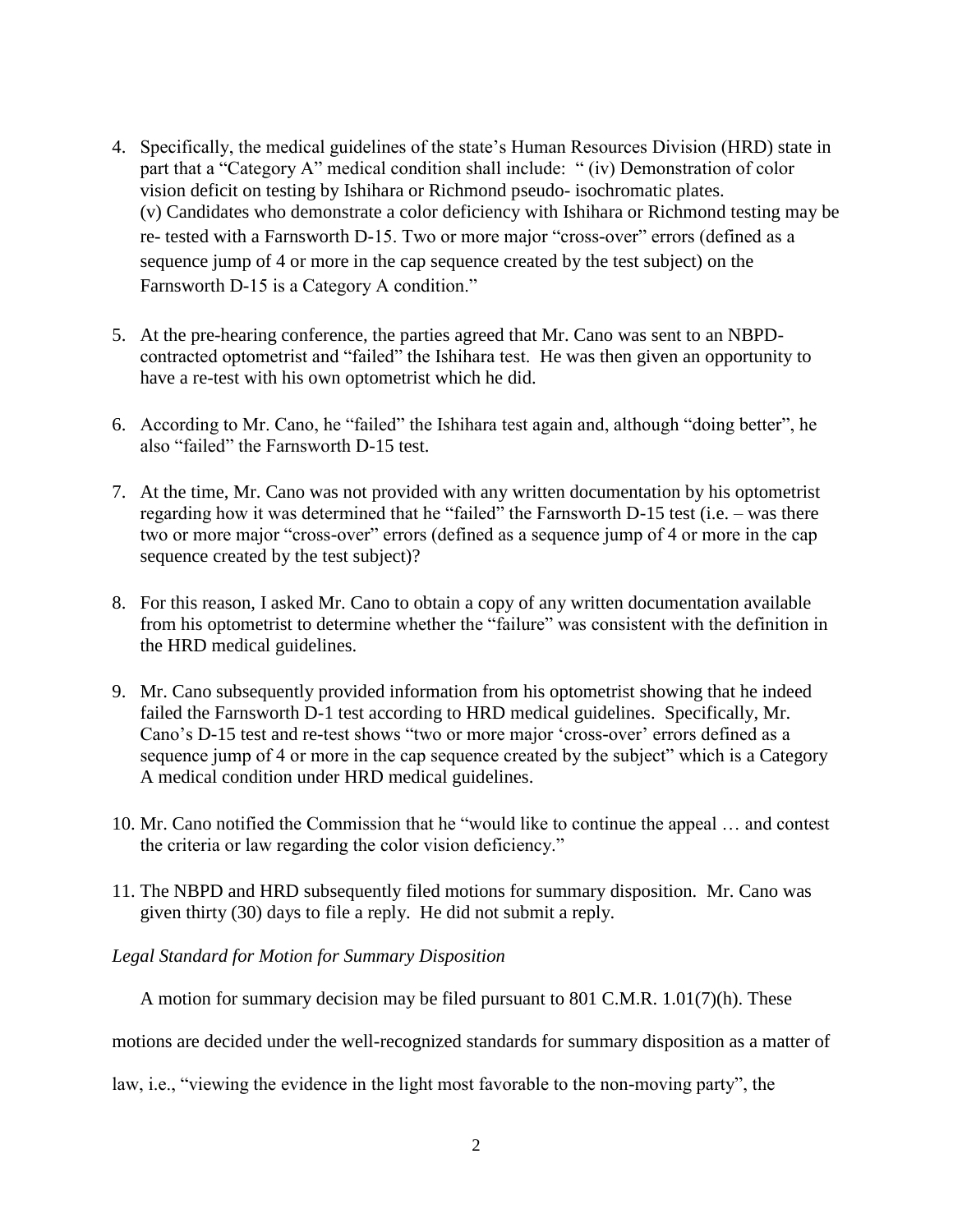undisputed material facts affirmatively demonstrate that the non-moving party has "no reasonable expectation" of prevailing on at least one "essential element of the case". See, e.g., Milliken & Co., v. Duro Textiles LLC, 451 Mass. 547, 550 n.6, (2008); Maimonides School v. Coles, 71 Mass.App.Ct. 240, 249 (2008); Lydon v. Massachusetts Parole Board, 18 MCSR 216 (2005).

#### *Analysis*

 HRD promulgated the medical standards pursuant to Massachusetts General Laws c. 31, § 61A with the approval of the Legislature. The Category A medical conditions are "absolutely disqualifying." "HRD must abide by legislative mandates and the Commission has no choice but to affirm decisions which are made adherent to those mandates." See Granlund v. Human Resources Division, 19 MCSR 268 (2006). Although the Appellant may be "frustrated by the Medical Standards and believe that they are prohibiting h[im] from proving that []he can be a great police officer, the Commission is not the venue to protest the Medical Standards as they are currently written." Diiorio v. City of Worcester & HRD, 27 MCSR 413 (2014). The Medical Standards "must be given the force and effect of law which the Commission cannot override. Corcoran v. BFD*,* 28 MCSR 100 (2015)*,* citing Carleton v. Commonwealth*,* 447 Mass. 791 (2006).

 Since Mr. Cano has no reasonable expectation of prevailing as the Medical Standards have been approved by the Legislature and the Commission has no jurisdiction to change them, Mr. Cano's appeal under Docket No. G1-20-081 is hereby *dismissed*.

Civil Service Commission

*/s/ Christopher Bowman* Christopher C. Bowman Chairman